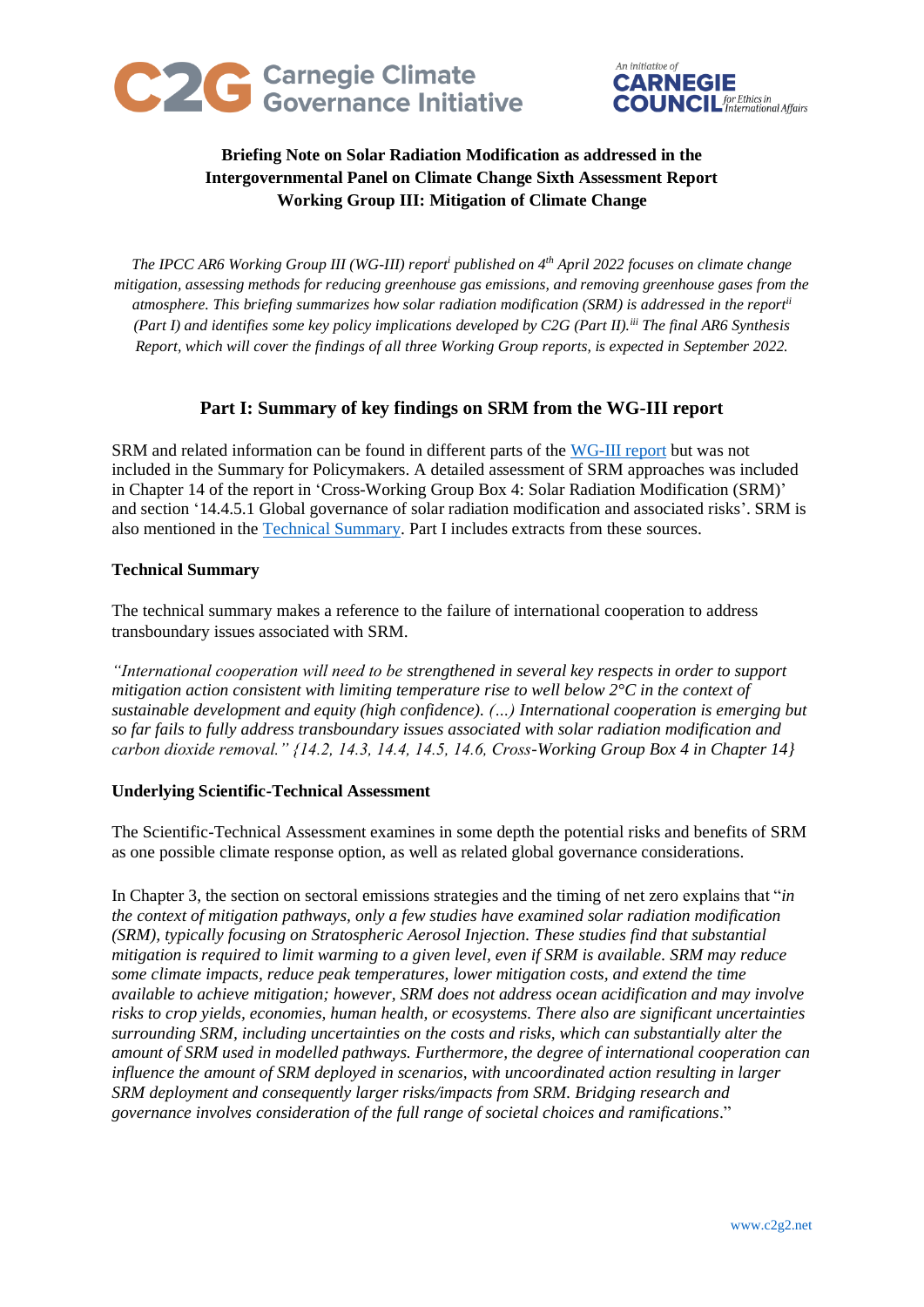### **Cross-Working Group Box 4: Solar Radiation Modification (SRM)**

The cross-working group box (which is also included in the WGII report) "*assesses SRM proposals, their potential contribution to reducing or increasing climate risk, as well as other risks they may pose (categorised as risks from responses to climate change in the IPCC AR6 risk definition in 1.2.1.1), and related perception, ethics and governance questions.*" {CWGB SRM} The bullets below identify some key findings to illustrate the aspects being covered by Cross-Working Group Box 4 (with text in italics as direct quotes) {CWGB SRM}:

- *"SRM contrasts with climate change mitigation activities, such as emissions reductions and carbon dioxide removal, as it introduces a 'mask' to the climate change problem by altering the Earth's radiation budget, rather than addressing the root cause of the problem, which is the increase in greenhouse gas concentrations in the atmosphere" … "There is high agreement in the literature that for addressing climate change risks SRM cannot be the main policy response to climate change and is, at best, a supplement to achieving sustained net zero or net negative CO<sup>2</sup> emission levels globally".* (See more in box section on 'Proposed Solar Radiation Modification Schemes')
- "*In the context of reaching the long-term global temperature goal of the Paris Agreement, there are different hypothetical scenarios of SRM deployment"* presenting *"different levels and distributions of SRM benefits, side effects." … "If emissions reductions and CDR are deemed insufficient, SRM may be seen by some as the only option left to ensure the achievement of the Paris Agreement's temperature goal by 2100"*. (See more in box section 'Which scenarios')
- Recent studies suggest that it is conceptually possible to meet multiple climate objectives through optimally designed SRM strategies. However, SRM approaches introduce a range of new risks to people and ecosystems, including risks to crops, human health, biodiversity, as well as risks for international collaboration and peace. Due in part to limited research, the risks to crop yields, economies, human health, or ecosystems are not well understood and large uncertainties and knowledge gaps are associated with the potential of solar radiation modification approaches to reduce climate change risks. (Content of this bullet was compiled from a number of paragraphs. For reference see box section 'SRM risks to human and natural systems and potential for risk reduction')
- "*Most studies* [on public perception] *have been limited to Western societies with some exceptions. Studies have repeatedly found that respondents are largely unaware of SRM*." (See more in box section 'Public perception')
- "*There is concern that publicly debating, researching and potentially deploying SAI could involve a 'moral hazard', with potential to obstruct ongoing and future mitigation efforts, while empirical evidence is limited and mostly at the individual, not societal level" … "There is low agreement whether research and outdoors experimentation will create a 'slippery slope' toward eventual deployment, leading to a lock-in to long-term SRM, or can be effectively regulated at a later stage to avoid undesirable outcomes" … "SRM research has been conducted predominantly by a relatively small number of experts in the Global North, and that more can be done to enable participation from diverse peoples and geographies…*" (See more in box section 'Ethics')
- "*Currently, there is no dedicated, formal international SRM governance for research, development, demonstration, or deployment…"* and *"…the lack of robust and formal SRM governance poses risks." …* "*Co-evolution of SRM governance and research provides a chance for responsibly developing SRM technologies with broader public participation and political legitimacy, guarding against potential risks and harms relevant across a full range of scenarios"*. (See more in box section 'Governance of research and of deployment').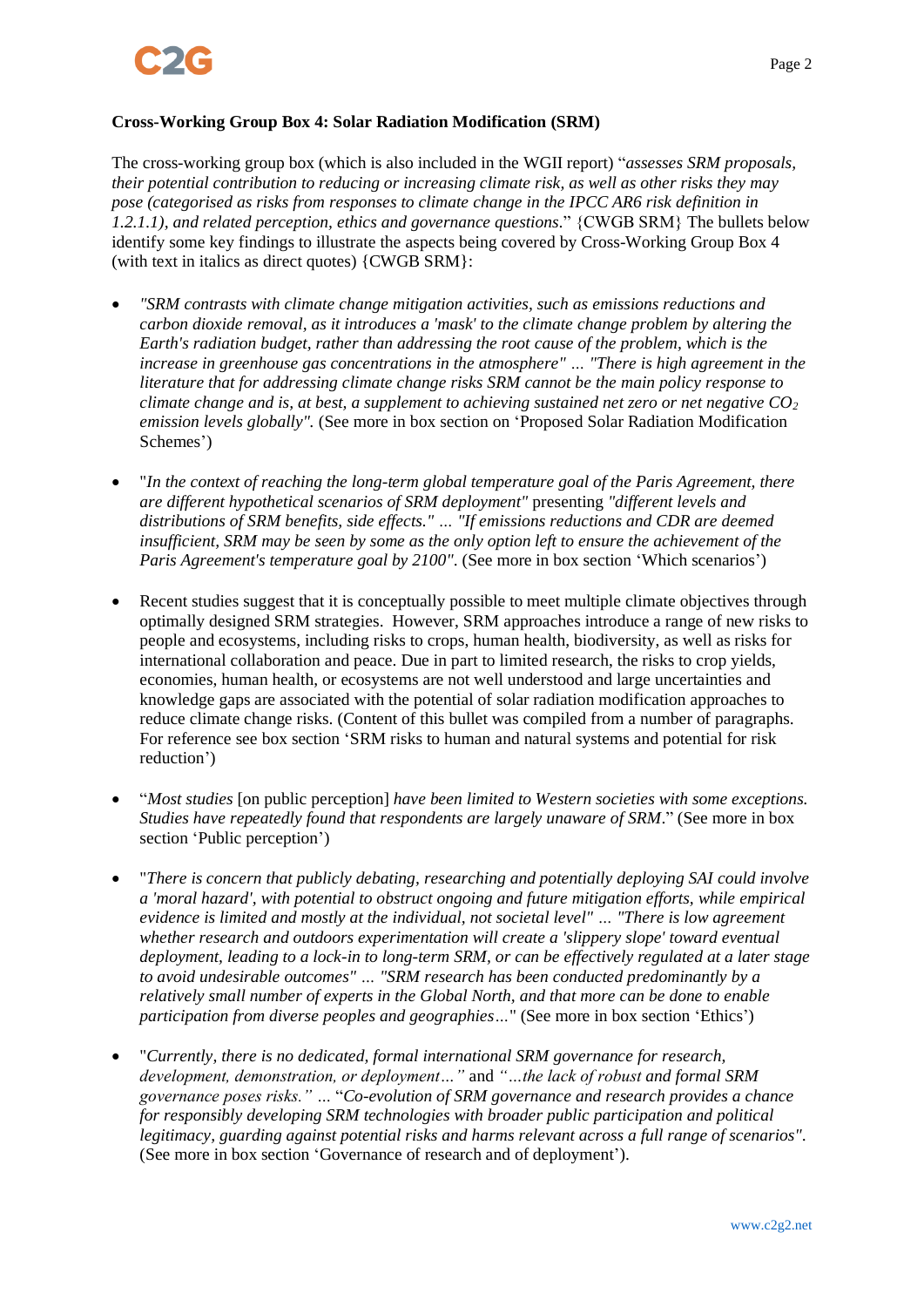

### **Chapter 14, section 14.4.5.1: Global governance of SRM and associated risks**

Chapter 14 of the Working Group III report also includes a whole section dedicated to the global governance of SRM and associated risks.

- *"Solar Radiation Modification, in the literature also referred to as 'solar geoengineering', refers to the intentional modification of the Earth's shortwave radiative budget, such as by increasing the reflection of sunlight back to space, with the aim of reducing warming. Several SRM options have been proposed, including Stratospheric Aerosol Injection (SAI), Marine Cloud Brightening (MCB), Ground-Based Albedo Modifications, and Ocean Albedo Change (OAC). SRM has been discussed as a potential response option within a broader climate risk management strategy, as a supplement to emissions reduction, carbon dioxide removal and adaptation, for example as a temporary measure to slow the rate of warming or address temperature overshoot. SRM assessments of potential benefits and risks still primarily rely on modelling efforts and their underlying scenario assumptions."*
- *"Stratospheric aerosol intervention (SAI) – the most researched SRM method – poses significant international governance challenges since it could potentially be deployed uni- or minilaterally and alter the global mean temperature much faster than any other climate policy measure, at comparatively low direct costs. While being dependent on the design of deployment systems, both geophysical benefits and adverse effects would potentially be unevenly distributed. Perceived local harm could exacerbate geopolitical conflicts, not the least depending on which countries are part of a deployment coalition, but also because immediate attribution of climatic impacts to detected SAI deployment would not be possible. Uncoordinated or poorly researched deployment by a limited number of states, triggered by perceived climate emergencies, could create international tensions. An additional risk is that of rapid temperature rise following an abrupt end of SAI activities."*
- *"While there is room for national and even sub-national governance of SAI – for example on research (differentiating indoor from open-air) and public engagement – international governance of SAI faces the challenge that comprehensive institutional architectures designed too far in advance could prove either too restrictive or too permissive in light of subsequent political, institutional, geophysical and technological developments. Views on governance encompass a broad range, from aiming to restrict to wanting to enable research and potentially deployment; in between these poles, other suggest authors stress the operationalization of the precautionary approach: preventing deployment until specific criteria regarding scientific consensus, impact assessments and governance issues are met. Many scholars suggest that governance arrangements ought to co-evolve with respective SRM technologies, including that it stay at least one step ahead of research, development, demonstration, and— potentially—deployment. With the modelling community's increasing focus on showing that, and in what ways, SAI could help to minimise climate change impacts in the Global South, the SRM governance literature has come to include considerations of how SAI could contribute to global equity."*
- *"Given that risks and potential benefits of SRM proposals differ substantially and their large-scale deployment is highly speculative, there is a wide array of concrete proposals for near-term anticipatory or adaptive governance. Numerous authors suggest a wide range of governance principles; encapsulate most of these in suggesting a list of four: (1) Guard against potential risks and harm; (2) Enable appropriate research and development of scientific knowledge; (3) Legitimise any future research or policymaking through active and informed public and expert community engagement; (4) Ensure that SRM is considered only as a part of a broader, mitigation-centred portfolio of responses to climate change. Regarding international institutionalisation, options range from formal integration into existing UN bodies like the UNFCCC or the Convention on Biological Diversity (CBD) to the creation of specific, but less formalised global fora to forms of club governance. Recent years have also seen the emergence of transnational non-state actors focusing on SRM governance, primarily expert networks and NGOs."*
- *"Currently, there is no targeted international law relating to SRM, although some multilateral agreements—such as the Convention on Biological Diversity, the UN Convention on the Law of the*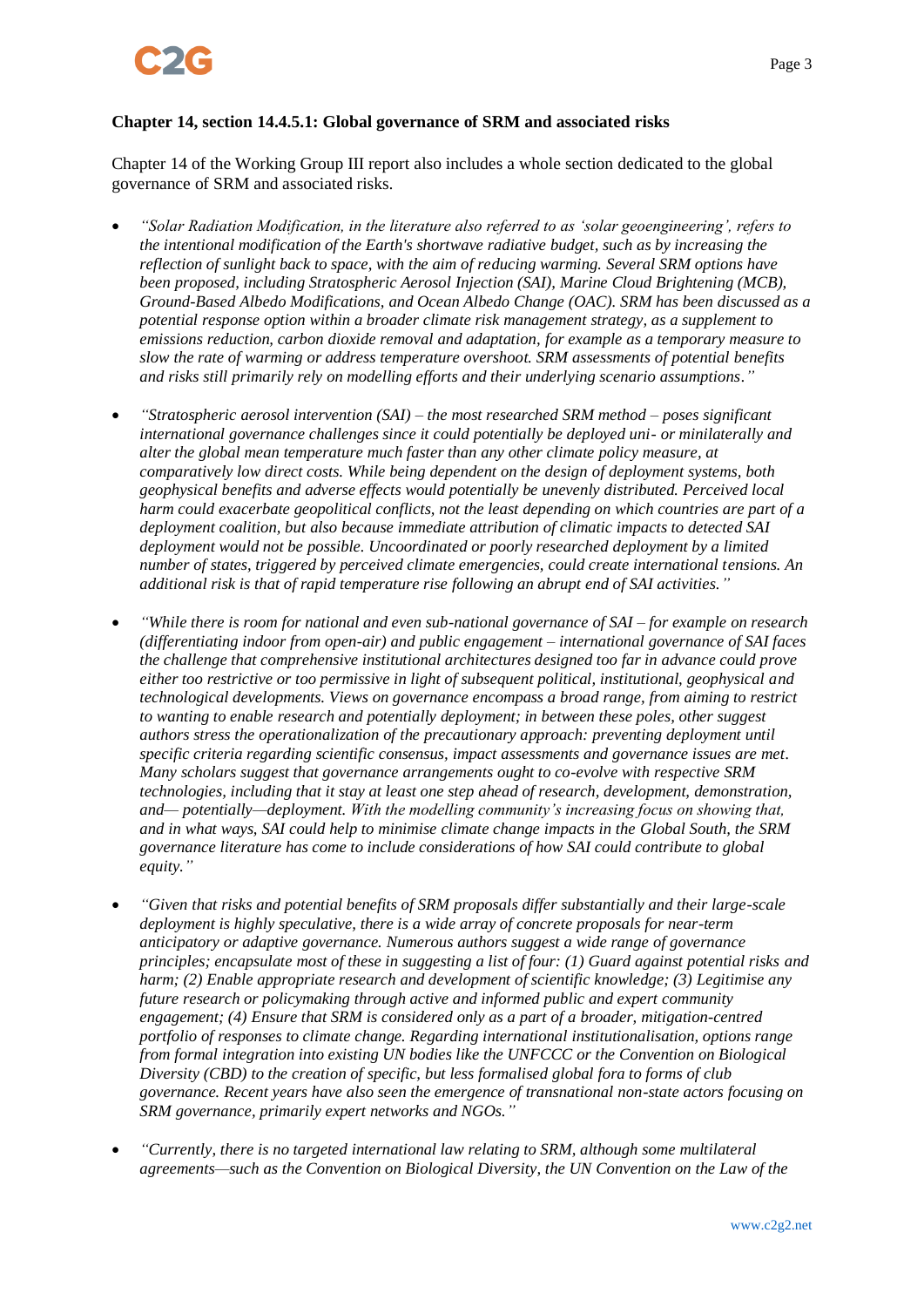

*Sea, the Environmental Modification Convention, or the Vienna Convention on the Protection of the Ozone Layer and its Montreal Protocol—contain provisions applicable to SRM."*

• Finally, Table 14.4 'Effects of international cooperation on sectoral mitigation efforts' points to lack of cooperative mechanisms addressing risks and benefits of SRM and suggests "*there is room for international cooperation to more explicitly address transboundary issues associated with Carbon Dioxide Removal (CDR) and Solar Radiation Management (SRM)."*

## **Part II: C2G Analysis and Potential Policy Implications**

*This part presents potential issues arising from C2G's analysis for consideration in relation to the governanceiv of solar radiation modification in light of the new findings presented in the IPCC AR6 WG-III report.*

- **Knowledge gaps** The report notes that while SRM may potentially be able to offset warming and alleviate some climate hazards as a supplement to the main climate response options (i.e., mitigation and adaptation) their potential to reduce risks or introduce novel risks remains poorly understood. **Policymakers may wish to consider whether and how to strengthen understanding and address knowledge gaps around SRM, to inform any potential considerations or decision making in the future while addressing issues related to moral hazard. Strengthening transdisciplinary knowledge of SRM risks and impacts could help inform risk-risk analysis to compare the relative risks of deploying – or not deploying - SRM in future scenarios in which the world exceeds or overshoots the agreed temperature goals or significant global climate tipping points.** Such comparative risk analysis may become increasingly important for policymakers. Such analysis could also provide important inputs for strengthening governance relating to SRM.
- **Governance of research** The report highlights the growth, but current paucity, of SRM research and lack of formal international research governance, which are also contributing factors to, inter alia, the particular challenges concerning outdoor experiments where the distinction between research and deployment may be less clear. **Policymakers may wish to consider how more formal, dedicated international governance around such research may be important and how it could be implemented in practice, including how to best address the issue of moral hazard.** One potential approach highlighted in the report suggests to "*legitimise any future research or policymaking through active and informed public and expert community engagement […and] ensure that SRM is considered only as a part of a broader, mitigation-centred portfolio of responses to climate change*." **Policymakers may also wish to address concerns that researching SRM could distract, delay or downplay the critical need for transformative emission reductions, removals and adaptation (moral hazard of doing research). They may also wish to weigh these concerns against the risks of not knowing whether, or not, SRM might be scientifically, societally, operationally, and politically viable as a possible additional climate response option (moral hazard of not doing research).**
- **Governance gaps** The report highlights the current lack of dedicated, formal international SRM governance for research, development, demonstration, or deployment. It also assesses that *"there is high agreement in the literature that for addressing climate change risks, SRM cannot be the main policy response to climate change and is, at best, a supplement to achieving sustained net zero or net negative CO<sup>2</sup> emission levels globally"*. With no comprehensive international frameworks to provide space to exchange views on; to learn about the risks, benefits, and governance challenges of; and eventually to enable decision-making about SRM, this leaves a governance vacuum that is itself a global risk. **Policymakers may wish to consider:**
	- **a. Whether, how and where to organize the needed inclusive, transparent, global discussions so that countries can together assess and then decide whether or not the risks and benefits of using SRM outweigh the risks and benefits of not using it;**